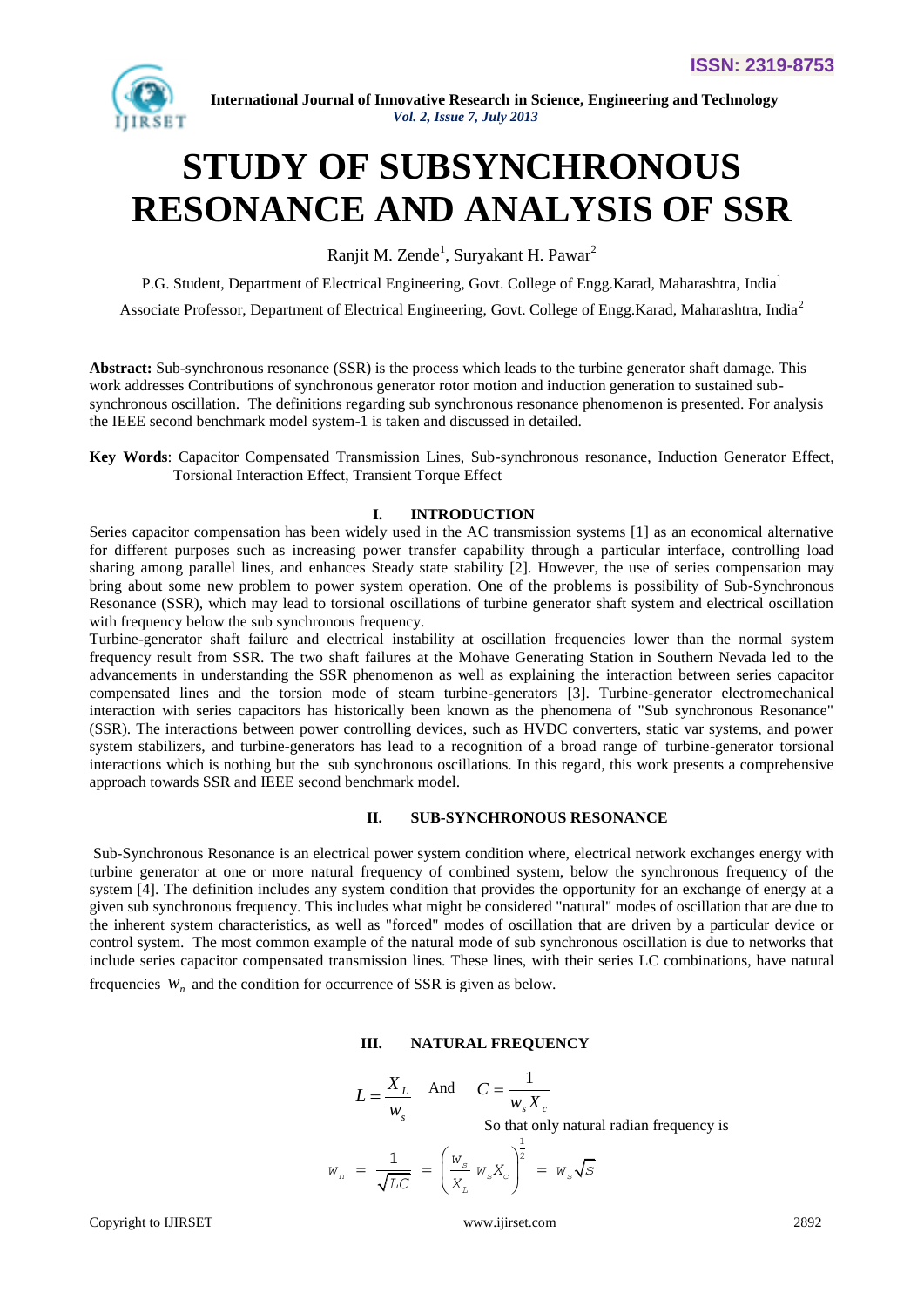

In terms of system frequency

$$
\frac{f_n}{f_s} = \frac{w_n}{w_s} = \sqrt{s}
$$

Where s is degree of series compensation "s" varies between 0 and 1 i.e.  $(0 \le S \le 1)$ 

If  $S = 0$ , there is no series compensation. If  $s=1$ , we have 100% series compensation, the line has no reactance and only resistance predominates. Then power transfer, as with direct current, only by difference of voltage magnitudes, not by phase difference, and system is unstable. For s >1, the net circuit reactance is capacitive, and power curve is inverted.

If  $0 < s < 1$ , then also  $0 < \sqrt{S} < 1$  and  $f_n < f_s$  There exit a risk of SSR.

Where  $\omega_n$  is the natural frequency associated with a particular line LC product,  $\omega_s$  is the system base frequency, and  $X_L$  and  $X_C$  are the inductive and capacitive reactance's respectively. These frequencies appear to the generator rotor as modulations of the base frequency, giving both sub synchronous and super synchronous rotor frequencies. It is the sub synchronous frequency that may interact with one of the natural torsional modes of the turbine-generator shaft, thereby setting up the conditions for an exchange of energy at a sub synchronous frequency, with possible torsional fatigue damage to the turbine-generator shaft. The torsional modes (frequencies) of shaft oscillation are usually known, or may be obtained from the turbine-generator manufacturer. The network frequencies depend on many factors, such as the amount of series capacitance in service and the network switching arrangement at a particular time.

# **IV. TYPES OF SSR INTERACTION**

There are many ways in which the system and the generator may interact with sub synchronous effects. A few of those interactions are basic in concept and have been given special names. We mention three of those that are of particular interest: Induction Generator Effect, Torsional Interaction Effect, and Transient Torque Effect [5].

# **A] INDUCTION GENERATOR EFFECT**

Induction generator effect is caused by self excitation of the electrical system. The resistance of the rotor to sub synchronous current, viewed from the armature terminals, is a negative resistance. The network also presents a resistance to these same currents that is positive. However, if the negative resistance of the generator is greater in magnitude than the positive resistance of the network at the system natural frequencies, there will be sustained sub synchronous currents. This is the condition known as the "induction generator effect."

#### **B] TORSIONAL INTERACTION**

Torsional interaction occurs when the induced sub synchronous torque in the generator is close to one of the torsional natural modes of the turbine generator shaft. When this happens, generator rotor oscillations will build up and this motion will induce armature voltage components at both sub synchronous and super synchronous frequencies. Moreover, the induced sub synchronous frequency voltage is phased to sustain the sub synchronous torque. If this torque equals or exceeds the inherent mechanical damping of the rotating system, the system will become self excited. This phenomenon is called "torsional interaction."

## **C] TRANSIENT TORQUES**

Transient torques is those that result from system disturbances. System disturbances cause sudden changes in the network, resulting in sudden changes in currents that will tend to oscillate at the natural frequencies of the network. In a transmission system without series capacitors, these transients are always dc transients, which decay to zero with a time constant that depends on the ratio of inductance to resistance. For networks that contain series capacitors, the transient currents will be of a form similar to above equation, and will contain one or more oscillatory frequencies that depend on the network capacitance as well as the inductance and resistance. In a simple radial *R-L-C* system, there will be only one such natural frequency, which is exactly the situation described in above equation , but in a network with many series capacitors there will be many such Sub synchronous frequencies. If any of these sub synchronous network frequencies coincide with one of the natural modes of a turbine-generator shaft, there can be peak torques that are quite large since these torques are directly proportional to the magnitude of the oscillating current. Currents due to short circuits, therefore, can produce very large shaft torques both when the fault is applied and also when it is cleared. In a real power system there may be many different sub synchronous frequencies involved and the analysis is quite complex.

Of the three different types of interactions described above, the first two may be considered as small disturbance conditions, at least initially. The third type is definitely not a small disturbance and nonlinearities of the system also enter into the analysis. From the view point of system analysis, it is important to note that the induction generator and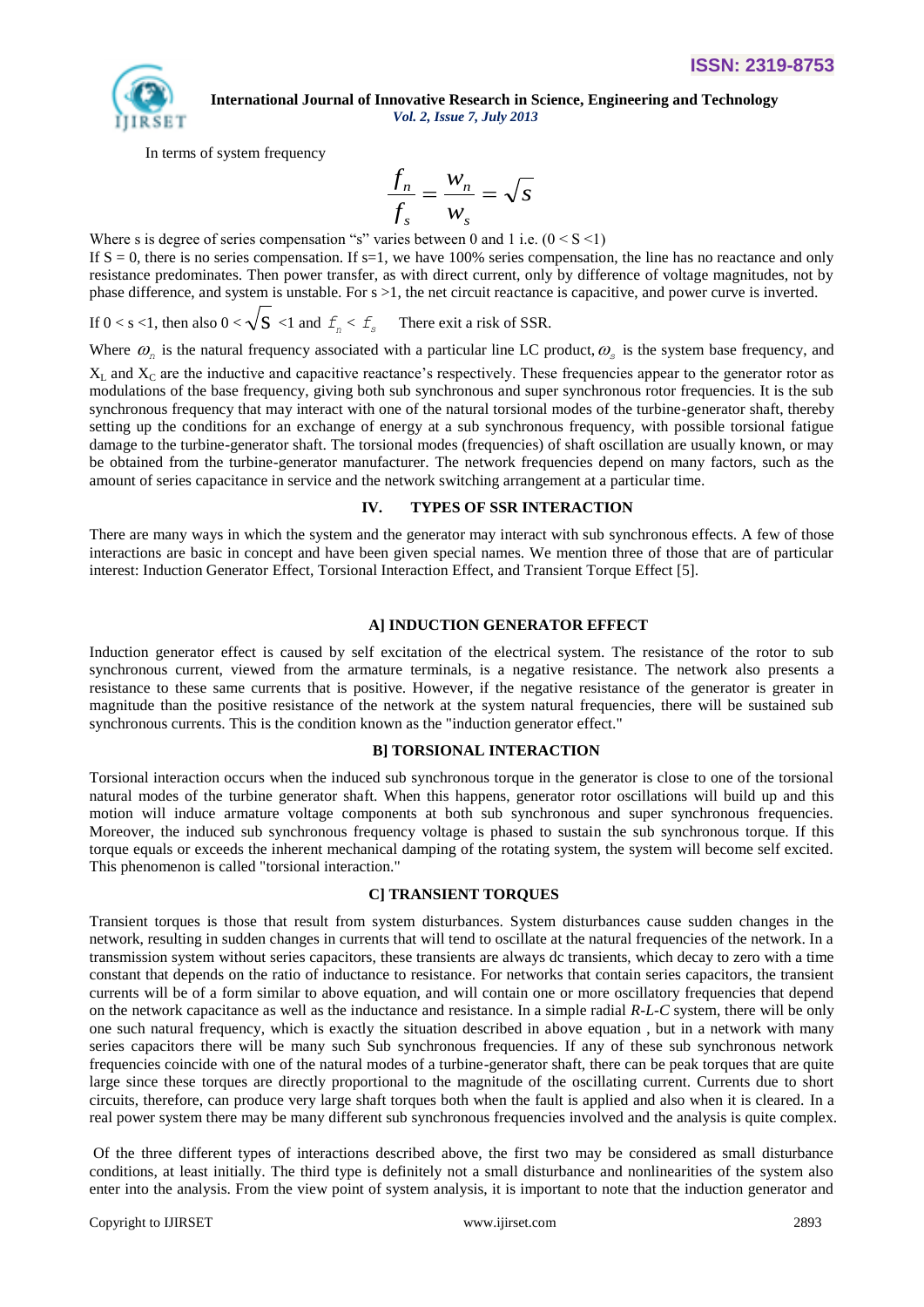

torsional interaction effects may be analyzed using linear models, suggesting that Eigen value analysis is appropriate for the study of these problems.

# **V. ELECTRICAL NETWORK PRESENTATION**

**Electrical Model for Analysis of SSR:** Here IEEE Second Benchmark model is given for the Analysis of SSR, which deals with so-called parallel resonance [6]. One line diagram of IEEE second benchmark model is shown in below figure 1.

The electrical modal of the studies system comprises the GEN connected to an infinite bus through step up transformer and two parallel transmission lines, one of which is series compensated. The value of  $X_C/X_L$  of the compensated line in fig. defines the series compensation ratio. The capacitive reactance  $X_c$  can be varied and  $X_c/X_L$  is ranged from 10% to 90%.

The mechanical system comprises four masses, i.e. the HP, LP, GEN, and EXC, which are mechanically coupled on the same shaft. From the structure of this model mass spring system, there exists three torsional modes (mode 1, mode 2, and mode 3) and one electromagnetic mode (mode 0) in the system. These four-modes are called SSR modes or torsional modes since there natural frequencies are all less than synchronous frequency or power frequency (60Hz). The inherent natural frequencies for mode 0, 1, 2 and 3 are  $1.35H_z$ ,  $24.17H_z$ ,  $32.39H_z$  and  $51.12H_z$ , respectively. The SSR mode i (i= 0, 1, 2, 3) stands for the number of twists on the shaft. For example mode 0 signifies the four masses oscillate in unison without a shaft twist, mode 1has one shaft twist , mode 2 has two shaft twists, etc so on. All turbine torques proportional, with each contributing fraction. The fractions for both HP and LP are 70% and 30% respectively.



**Fig1.** IEEE Second Benchmark Model System-1

**Expression for Series Capacitor Value at Which SSR Takes Place:**

Expression for series capacitor value at which SSR takes place can be derived as follows.



**Fig. 2** Modified IEEE Second Benchmark Model System - 1

Let  

$$
R_G = r_g + R_t + R_3
$$

*R<sup>G</sup> = rg + R<sup>t</sup> + R3* - ------------------------ (1)

Copyright to IJIRSET [www.ijirset.com](http://www.ijirset.com/) 2894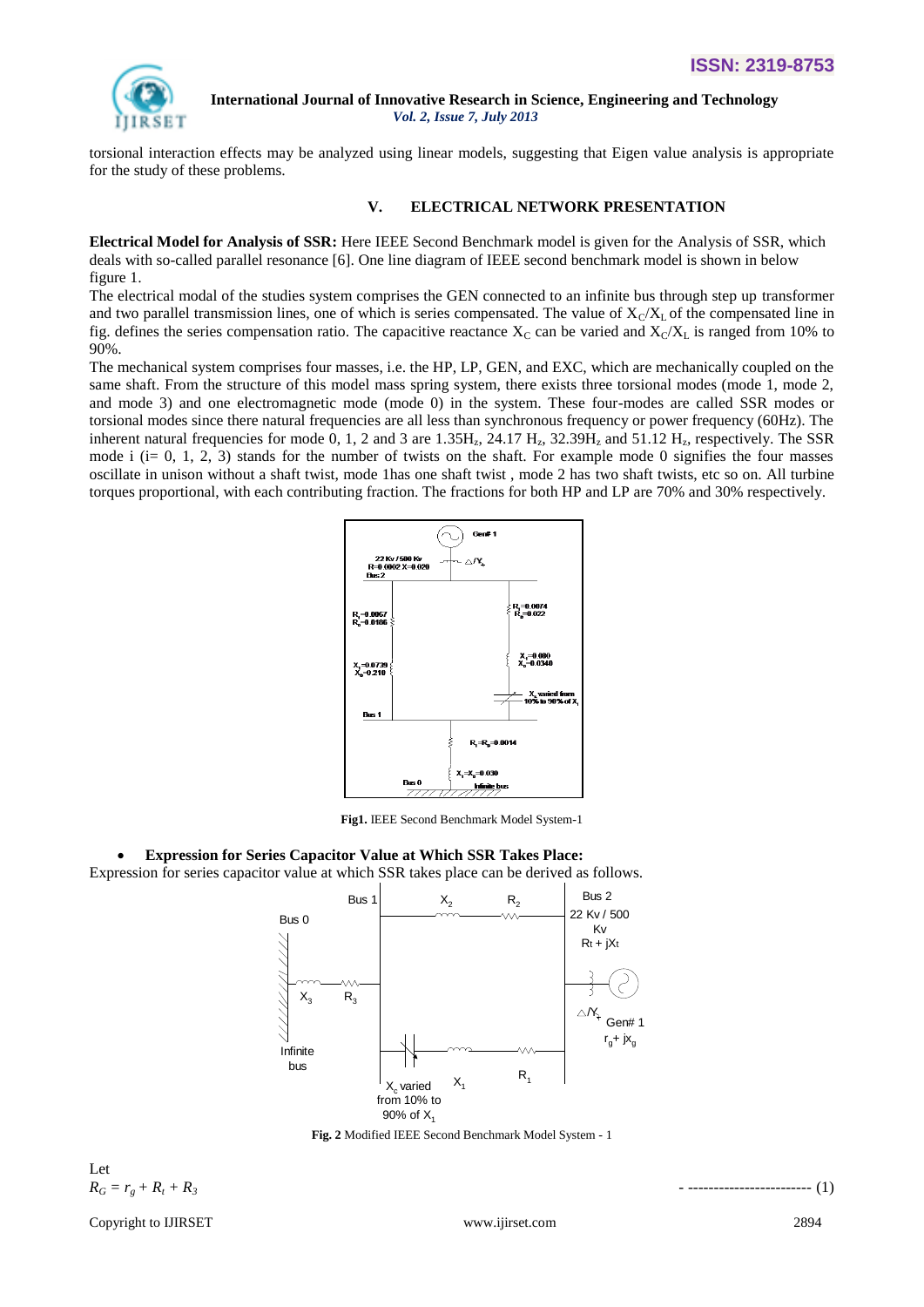$-- (5)$ 



 **International Journal of Innovative Research in Science, Engineering and Technology** *Vol. 2, Issue 7, July 2013*

$$
X_G = x_g + Xt + X_3
$$
  
\n
$$
Z_T = R_G + jX_G + \frac{[R_1 - j(X_1 - XC)] \times [R_2 - jX_2]}{[R_1 - j(X_1 - XC) + R_2 - jX_2]}
$$
  
\n
$$
Z_T = R_G + jX_G + \frac{[R_1 - j(X_1 - XC)] \times [R_2 - jX_2]}{[R_4 - j(X_4 - X_C)]}
$$
\n
$$
(4)
$$

Where

*R4=R1+R<sup>2</sup> X4=X1+X<sup>2</sup>*

By rationalizing and equating imaginary part equal to zero and simplifying

$$
R_{4}=R_{1}+R_{2}
$$
  
\n
$$
X_{4}=X_{1}+X_{2}
$$
  
\nBy rationalizing and equating imaginary part equal to zero and simplifying  
\n
$$
[R_{4}\times R_{2}+R_{1}\times R_{2}+X_{2}\times X_{4}+X_{1}\times X_{2}-2X_{4}\times X_{1}]\times Xc-Xc^{2}[X_{2}-X_{G}]=
$$
\n
$$
-R_{1}\times R_{4}\times X_{2}+R_{2}\times R_{4}\times X_{1}+R_{1}\times R_{2}\times X_{4}+X_{1}\times X_{2}\times X_{4}-R_{4}^{2}\times X_{G}
$$
\n
$$
-X_{G}\times X_{4}^{2}
$$

The above Equation can be written as  $a X_c^2 + b X_c + c = 0$ Where  $a = X_2 - X_G$  $b = -[R_4 \times R_2 + R_1 \times R_2 + X_2 \times X_4 + X_1 \times X_2 - 2X_4 \times X_1]$  $^{2}$ ]  $[-R_1 \times R_4 \times X_2 + R_2 \times R_4 \times X_1 + R_1 \times R_2 \times X_4 + X_1 \times X_2 \times X_4 - R_4^2]$  $-X_G \times X_4$  $c = [-R_1 \times R_4 \times X_2 + R_2 \times R_4 \times X_1 + R_1 \times R_2 \times X_4 + X_1 \times X_2 \times X_4 - R_4^2 \times X_6]$ 

Solving equation value  $X_c$  can be find out. For  $F_m=24.67$  value of capacitor at which SSR takes place is 27.17 micro farad.

# **SAMPLE MATLAB/SIMULINK RESULTS**

This Simulink model is an IEEE second benchmark model-1 used to study sub synchronous resonance and particularly torque amplification after a fault on a series-compensated power system [6]. It consists a single generator (600  $MVA/22K<sub>V</sub>/60$  H<sub>z</sub>/3600 rpm) connected to an infinite bus via two transmission lines, one of which is seriescompensated. The sub synchronous mode introduced by the compensation capacitor after a fault has been applied and cleared excites the oscillatory torsional modes of the multi-mass shaft and the torque amplification phenomenon can be observed.

Fig.4 shows the torque between the Generator-L. Fig 5 shows the rotor speed and the electrical power. Fig 6 shows the voltage across the series capacitor.



**Fig 3.** MATLAB/SIMULINK Model of the Sample Turbine-Generator and Infinite Bus System with IEEE Second Benchmark Model-1

**Simulation Result** *at C=27.14 micro farad (55% series compensation of transmission line)*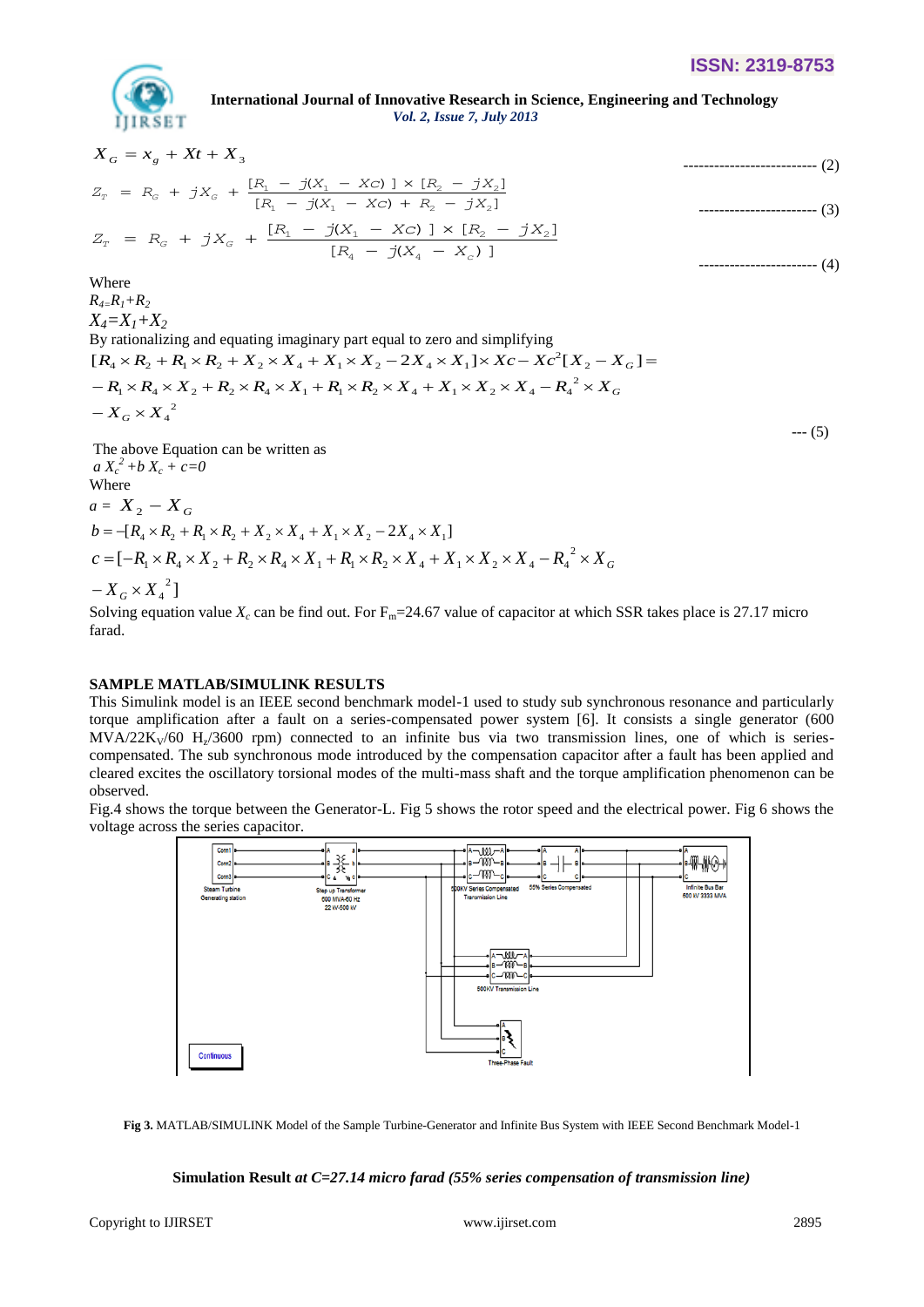



# **VI. CONCLUSION**

The proposed work presented a comprehensive approach for sub-synchronous resonance (SSR). Thus with the help of IEEE Second Benchmark Model we can analyze the Sub Synchronous Resonance (SSR) Phenomenon. The main cause of the Production of SSR is the Series Compensation. There are other sources responsible for excitation of SSR are Power System Stabilizer (PSS), HVDC Convertor, Static Var Compensator (SVC), Variable Speed Drive Convertor. Models have been prepared for turbine-generators and systems to compare self-excitation and torque amplification analytic techniques. The systems have only been made complex enough to provide for "parallel resonance" and interaction between turbine-generators having torsional modes.